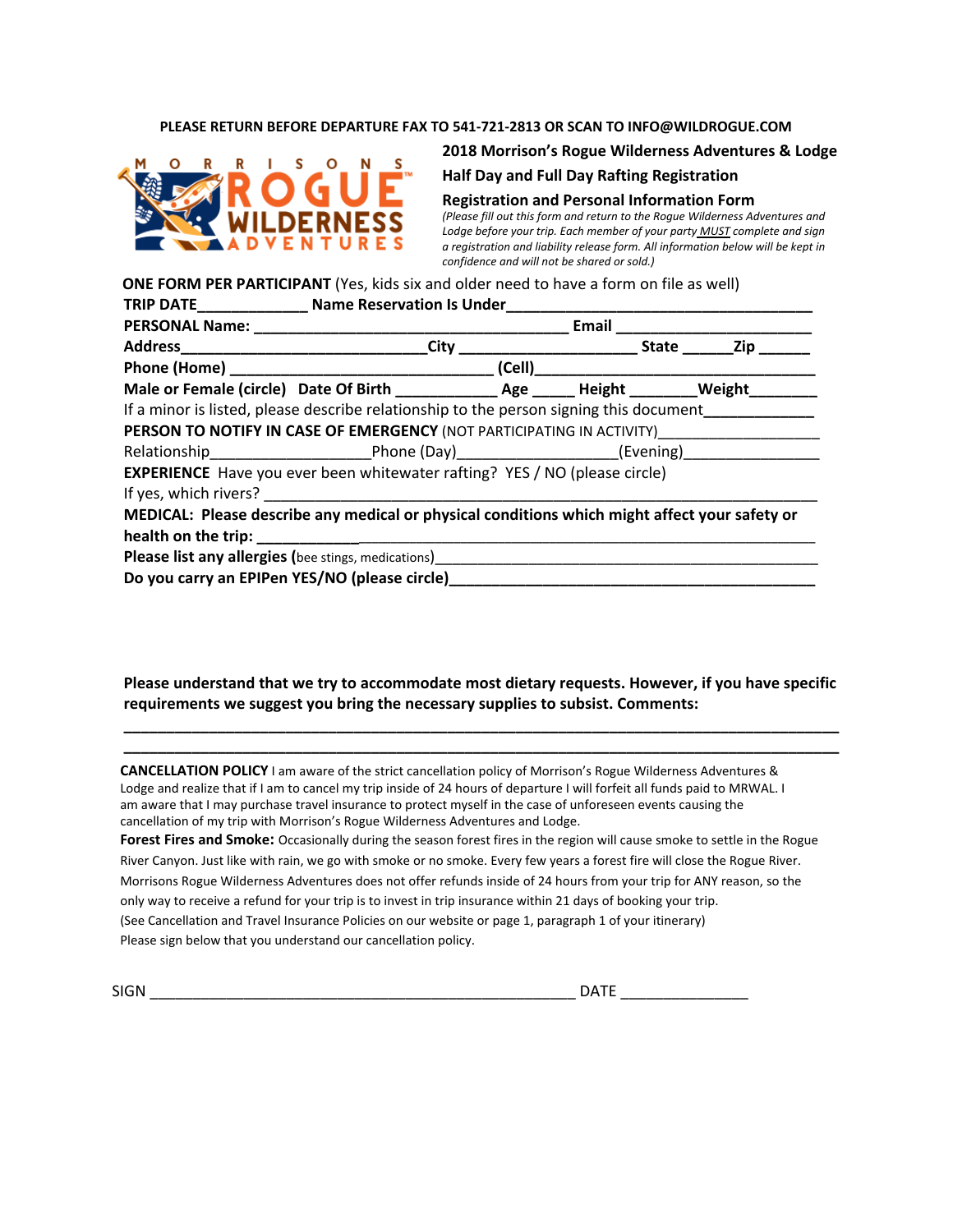

### **2018 Rogue River Day Trip Rafting Trip**

The following are important details about your trip on the Rogue River. The information will help make your trip fun, comfortable, and enjoyable. If you have any questions please don't hesitate to call us at (800) 336-1647 or e-mail us at [info@wildrogue.com](mailto:info@wildrogue.com) .

**Meeting place**: All trips will be departing from Rogue Wilderness Adventures at 325 Galice Rd Merlin, Oregon.

**Meeting Time:** ½ Day AM: 9:30 am Return Time: ½ AM Trip: 12:30 pm Full Day: 9:30 am Full Day: 4:30 pm  $\frac{1}{2}$  Day PM: 11:30 am  $\frac{1}{2}$  PM: 4:30 pm

**Checklist**

Complete your registration form and sign the liability release. Please return by mail, email, fax or online at least 30 days before trip departure. Mail: Morrisons Rogue Wilderness

Adventures and Lodge PO Box 1110 Merlin, OR 97532 Fax: (541) 721-2813 Email: [info@wildrogue.com](mailto:info@wildrogue.com)

Final payment due 30 days before your trip

# **MRWA provides the following**

- Transportation to and from MRWA office to river starting point and end
- Half or full day on the beautiful Rogue River
- Gourmet lunch at famous Morrisons Lodge (Full day and PM trips only)
- Waterproof bags for your personal items

## **You are responsible for**

- Meals and lodging before and after your trip
- Personal clothing and other miscellaneous items
- Guide gratuities (see page 2)

## **Where to stay before and after your trip**

We recommend Morrison's Rogue [Wilderness](http://www.morrisonslodge.com/)

[Lodge](http://www.morrisonslodge.com/) which offers water-side suites, cabins, lodge rooms, and a world class gourmet dining experience. Don't forget to mention your trip with Morrisons Rogue Wilderness Adventures and Lodge to receive a discounted rate on reservations. Give them a call and check out their website: **Morrison's Rogue Wilderness Lodge** (800)

### 826-1963

### www.morrisonslodge.com

**Area Attractions:** Oregon is a very beautiful state with many things to do and see. Crater Lake National Park is very popular, as well as the Oregon Caves National Monument. The Oregon Shakespeare Festival is nearby in Ashland. Performances often sell out; call (541) 482-4331 or[http://www.osfashland.org](http://www.osfashland.org/) [f](http://www.osfashland.org/)or more information. Regional tourism is handled by Southern Oregon Visitors Association. Their website [www.sova.org](http://www.sova.org/) has excellent information about our region. You can also contact the Grants Pass Chamber of Commerce at (541)476-7717 [http://www.visitgrantspass.org](http://www.visitgrantspass.org/) for specific Oregon area brochures.

### **The Trip Outline for your day The Morning of your Trip**:

**½ Day AM and Full Day Trips:** meet at **9:30 AM** at the Morrisons Rogue Wilderness headquarters to meet your guide and group, fit for lifejackets, and do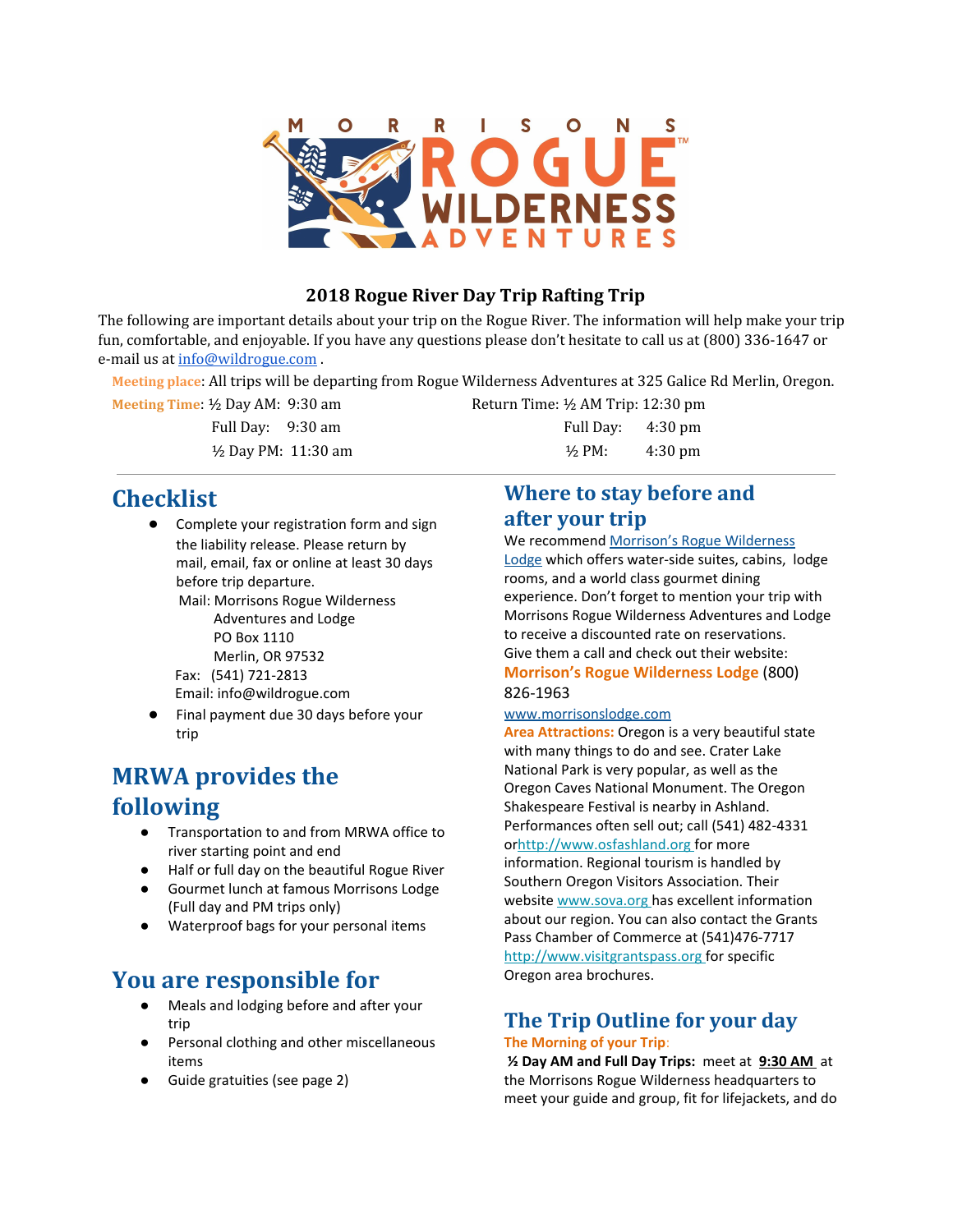any last minute paperwork. Come to the office dressed in your rafting clothes. A shuttle van will take you on a 10-15 minute ride to the boat landing after which you will float for around 2 hours before reaching Morrison's Lodge. This is the end of the Half Day AM trip (Lunch is not included). If you are continuing on for the full day trip, lunch will be served around noon, where participants will connect with the half day pm trip. After lunch you will be on the water for approximately 3 hours. Participants can expect to be back between 4:30 and 5:00pm. **If you are on a ½ Day PM trip:** Please be at the office at 11:30 am for instructions and life jacket fitting. After fitting lifejackets, you will be driven to Morrison's Lodge for a gourmet meal before heading out to the river for the afternoon. Show up hungry! Your cars can be parked in our lot while you're on the water and your keys can be stored in our key box in our office.

**If** you are staying at Morrison's Lodge: Please notify the front desk when checking in that you are on a rafting trip with MRWA. If you are on a **Full Day Trip or Half Day AM trip**, they can arrange for a shuttle to pick you up and bring you to our starting point, MRWA headquarters. Please bring only what you will carry on the raft: leave all non-essential items and valuables (including keys!) behind. You will be brought to the lodge at the end of the day and will not return to MRWA headquarters to retrieve left behind items.

If you are on a **HALF DAY PM TRIP**, please inform the front desk when you check in that you are on the trip so we know where to meet you. We will meet you at Morrison's lodge at 12:00 pm to start our adventure together with a delicious lunch. Show up hungry!

# **Guides and Rafts**

We use rafts that carry you and your gear. Your guides will always be on the water rowing a boat. **Paddle Boat:** Paddle boats are fifteen to sixteen foot boats that are powered by the paddle strokes of the crew. The guide typically sits in the back with oars and a small frame and gives paddle commands to four to six paddlers. Helmets are not required for day trips. **Inflatable Kayak (IK):** IK's are small, one man kayaks. One IK will be available per raft for everyone to share. The IK provides the opportunity to run the rapids of the Rogue River under your own power and direction. The guides will give instruction for the Iks before the trip and direction for the rapids while on

the water. We have only single kayaks on our guided trips.

# **Additional Information**

**Participant age and ability:** We are excited to take down participants from ages 6-106. Children 5 and under unfortunately are not allowed. We ask that all participants are able to maneuver up and down soft rocky slopes, as well as be able to sit on a rubber raft with no back support for at least 3 hours at a time. **Guides:** Our guides have a deep appreciation for the river and its surroundings. MRWA guides are accomplished in outdoor skills and extensively trained in First Aid and CPR. They will be more than happy to help you if you have any questions about the river. Guides will be rowing the rafts on the trip. **Gratuities:** We are often asked if tipping is appropriate. Tips are certainly appreciated by our guides. How much you tip should depend on your satisfaction with the trip, your feelings about tipping, and your financial means. A regular tip is 10% to 20% of your trip payment,

just like a server. (**Please bring cash or a check to tip, tips cannot be added to your reservation or put on a credit card**).

**Meals and Alcohol:** Morrison's Lodge provides lunch for the full day and PM trips. It is a choice between a healthy wrap or a gourmet sandwich with several delicious sides.

**Fruit juice and water are available with every meal.**

*Alcohol is not allowed to be consumed on the river.* We reserve the right to remove you from a trip if a controlled substance or alcohol inhibits your behavior.

**Cancellations:** We strictly adhere to our cancellation policies as explained on your (or your group organizer's) reservation form.

**Registration Form & Health Information:** If there are any medical considerations (such as allergies, heart conditions, etc.), please put them on the registration form or call us. We ask that you return the form to our office at least 30 days of your trip either by mail, fax, or e-mail.

**Communications: Cell phones** do not work on the river. Phones work in the MRWA parking lot, after that leave them in your car. If you choose to bring them as a camera, please note that it can get wet and be ruined. We strongly suggest purchasing a proper waterproof case or bag to protect it. MRWAL is not responsible for lost or broken personal items or phones.